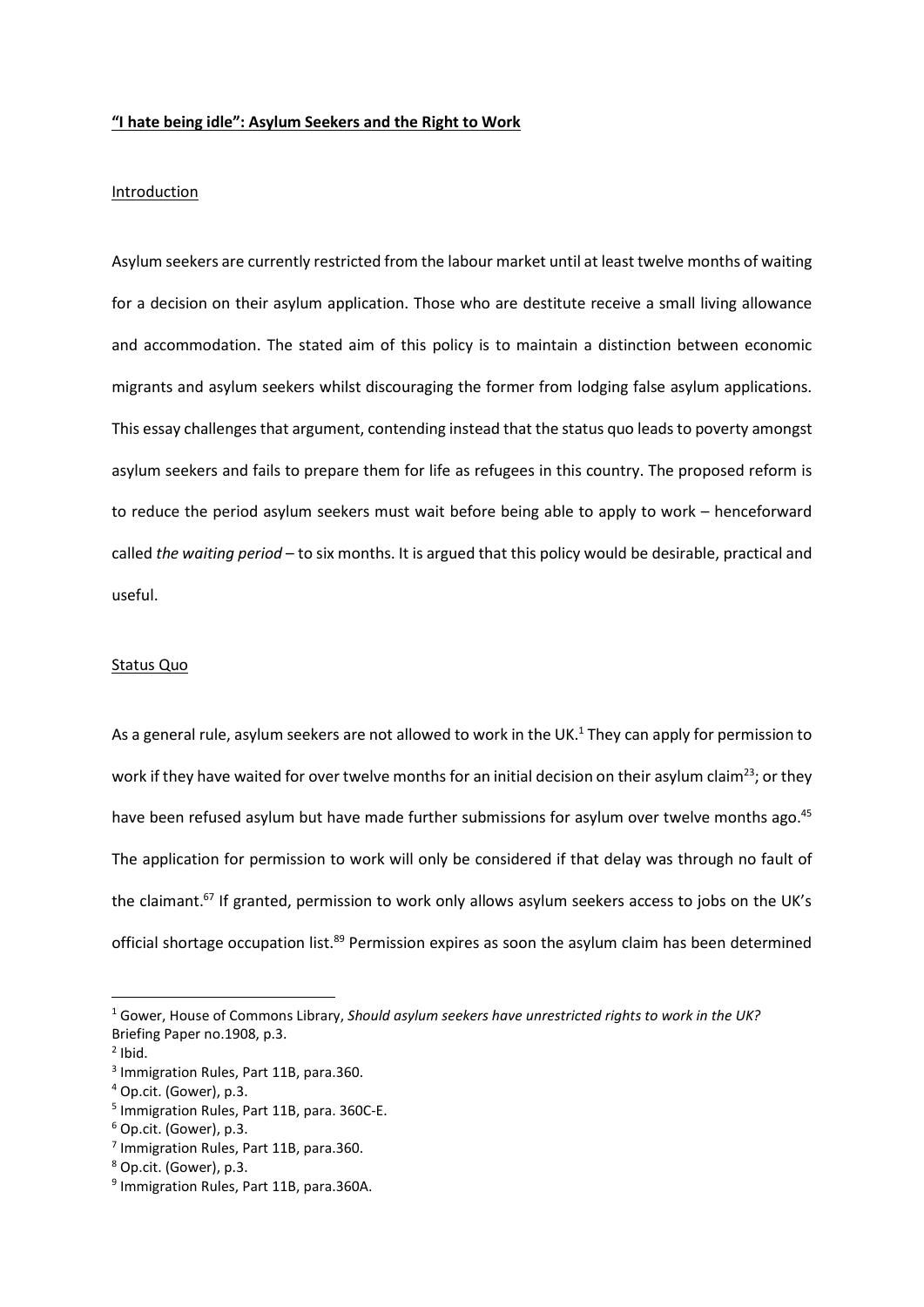and any appeal rights are exhausted.<sup>10</sup> Successful asylum seekers face no restrictions on their right to work.<sup>11</sup> Unsuccessful asylum seekers will be required to leave the country in most circumstances.<sup>12</sup>

Up until mid-2002, asylum seekers could apply for permission to work if they had been waiting for six months or more for an initial decision on their asylum claim.<sup>13</sup> This policy concession was removed on 25 July 2002.<sup>14</sup> Between this time and February 2005, Home Office caseworkers had discretion to grant permission to work in 'exceptional cases'.<sup>15</sup> In February 2005 the UK introduced a new rule allowing asylum seekers to apply for permission to work if they had been waiting for over twelve months for an initial decision on their case.<sup>16</sup> This rule was introduced in order to comply with the 2003 European Directive on Reception Conditions for asylum seekers.<sup>17</sup>

Article 15 of the recast Reception Conditions Directive was agreed by Member States of the European Union (EU)<sup>18</sup> in June 2013; it requires all Member States to allow asylum seekers to work if they have waited for over nine months for an initial decision on their asylum claim.<sup>19</sup> The UK, Ireland and Denmark have opt-outs from the rule.<sup>20</sup> Many Member States have lesser restrictions than this<sup>21</sup>: asylum seekers in Greece<sup>22</sup> and Sweden<sup>23</sup> can apply for the immediate right to work; in Portugal<sup>24</sup> they can apply after roughly one month from submitting their application; in Italy<sup>25</sup> after two months; in

- <sup>13</sup> Op.cit. (Gower), p.5.
- $14$  Ibid.

- $15$  Ibid.
- $16$  Ibid.

<sup>10</sup> Op.cit. (Gower), p.3.

 $11$  Home Office, Permission to work and volunteering for asylum seekers. V.7.0. p.12.

<sup>&</sup>lt;sup>12</sup> Lord Taylor, PQ HL1457 [on Asylum: Employment], answered on 30 July 2014.

 $17$  Ibid.

<sup>&</sup>lt;sup>18</sup> Henceforward called Member States

 $19$  Ibid. p.11.

 $20$  Ibid.

 $21$  Asylum Information Database (aida) was used to find the following information:

http://www.asylumineurope.org/

<sup>22</sup> Article 71 L 4375/2016, Greece.

<sup>&</sup>lt;sup>23</sup> Aida Asylum Information Database, Country Report: Sweden, 2016 Update, p.47.

<sup>&</sup>lt;sup>24</sup> Refugiados, Refugee Guide, http://www.refugiados.net/cid\_virtual\_bkup/integra/guia\_ig.html.

<sup>25</sup> Article 22(1) LD 142/2015, Italy.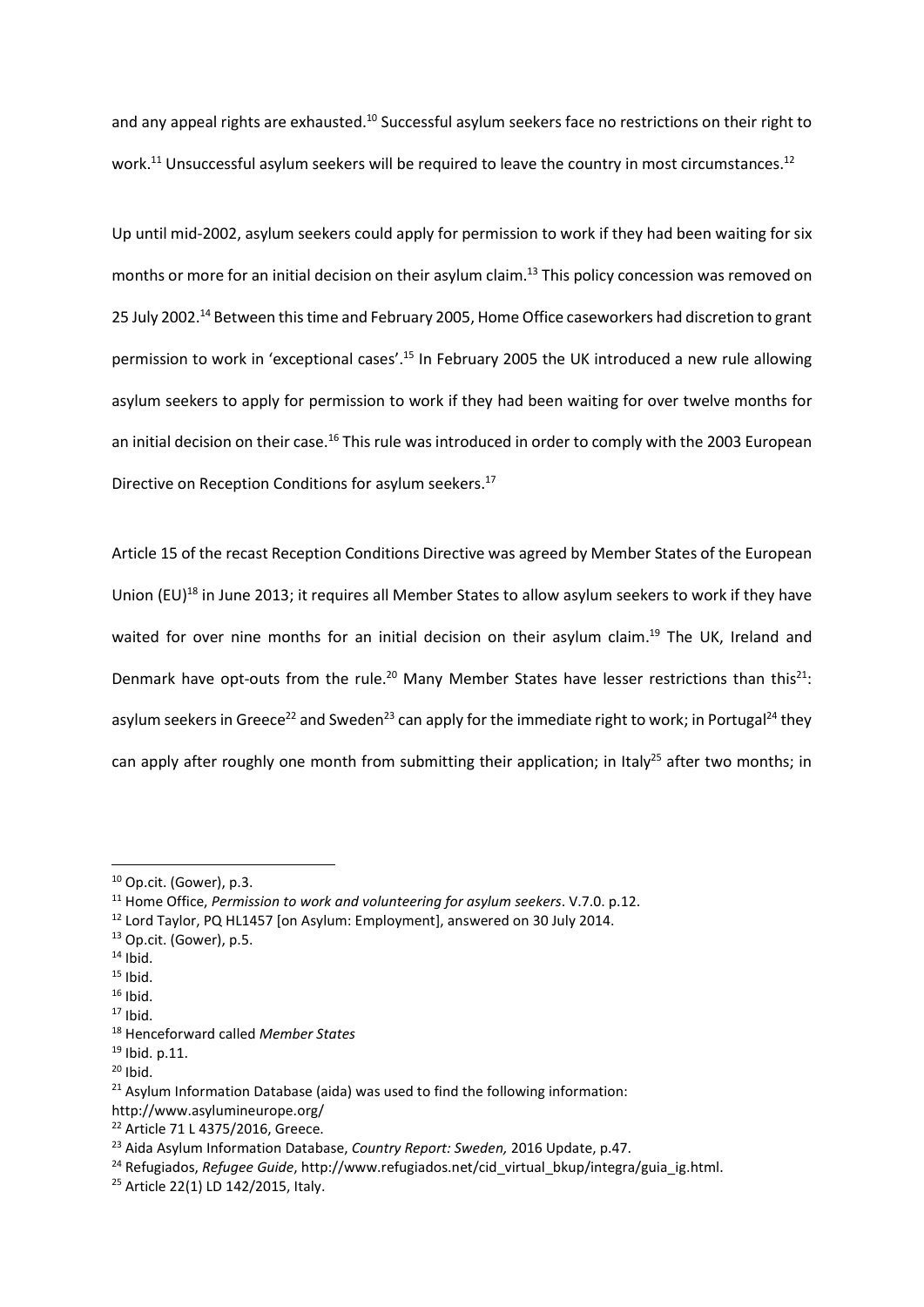Switzerland<sup>26</sup>, Austria<sup>27</sup>, Bulgaria<sup>28</sup> and Germany<sup>29</sup> after three months; in Belgium<sup>30</sup> after four months; in Spain<sup>31</sup>, the Netherlands<sup>32</sup> and Poland<sup>33</sup> after six months. Some of these rights to work have restrictions.

## Proposed Reform

This essay makes three proposals. Firstly, asylum seekers should be able to apply for the right to work if they have waited for over six months for a decision on their asylum application, or they have been refused asylum but have submitted further submissions over six months ago. Secondly, an application for such a right should be granted unless the delay is to a substantial degree caused by the deliberate actions of the claimant. Thirdly, if permission to work is granted it should be on the same terms as for those with refugee status – it should not be restricted to jobs on the shortage occupation list.

Ultimately, it would perhaps be best to have no waiting period. However, this essay recognises that jumping from a twelve month restriction to zero is unlikely to receive cross-party support. The current UK Visas & Immigration (UKVI) target for making a decision on asylum applications is six months.<sup>34</sup> It seems sensible to coincide the restriction on asylum seekers working with this time period. Placing the waiting period at six months would incentivise UKVI to process applications according to their target; it would also remove a lengthy punishment to those asylum seekers whose applications are delayed through no fault of their own.

<sup>&</sup>lt;sup>26</sup> Article 43 AsylA, Switzerland.

<sup>27</sup> Article 4(1), Aliens Employment Act (AusIBG), Austria.

<sup>28</sup> Article 29(3) LAR, Bulgaria.

<sup>&</sup>lt;sup>29</sup> Aida Asylum Information Database, Country Report: Germany, 2016 Update, p.65.

<sup>&</sup>lt;sup>30</sup> Royal Decree of 29 October 2015 modifying Article 17 of the Royal Decree on Foreign Workers (published in the Belgian State Monitor of 9 Novermber 2015).

<sup>&</sup>lt;sup>31</sup> Aida Asylum Information Database, Country Report: Spain, 2016 Update, p.46.

<sup>&</sup>lt;sup>32</sup> Aida Asylum Information Database, Country Report: Netherlands, 2016 Update, p.58.

<sup>&</sup>lt;sup>33</sup> Article 35, Law on Protection, as amended in November 2015.

<sup>34</sup> Op.cit. (Gower), p.3.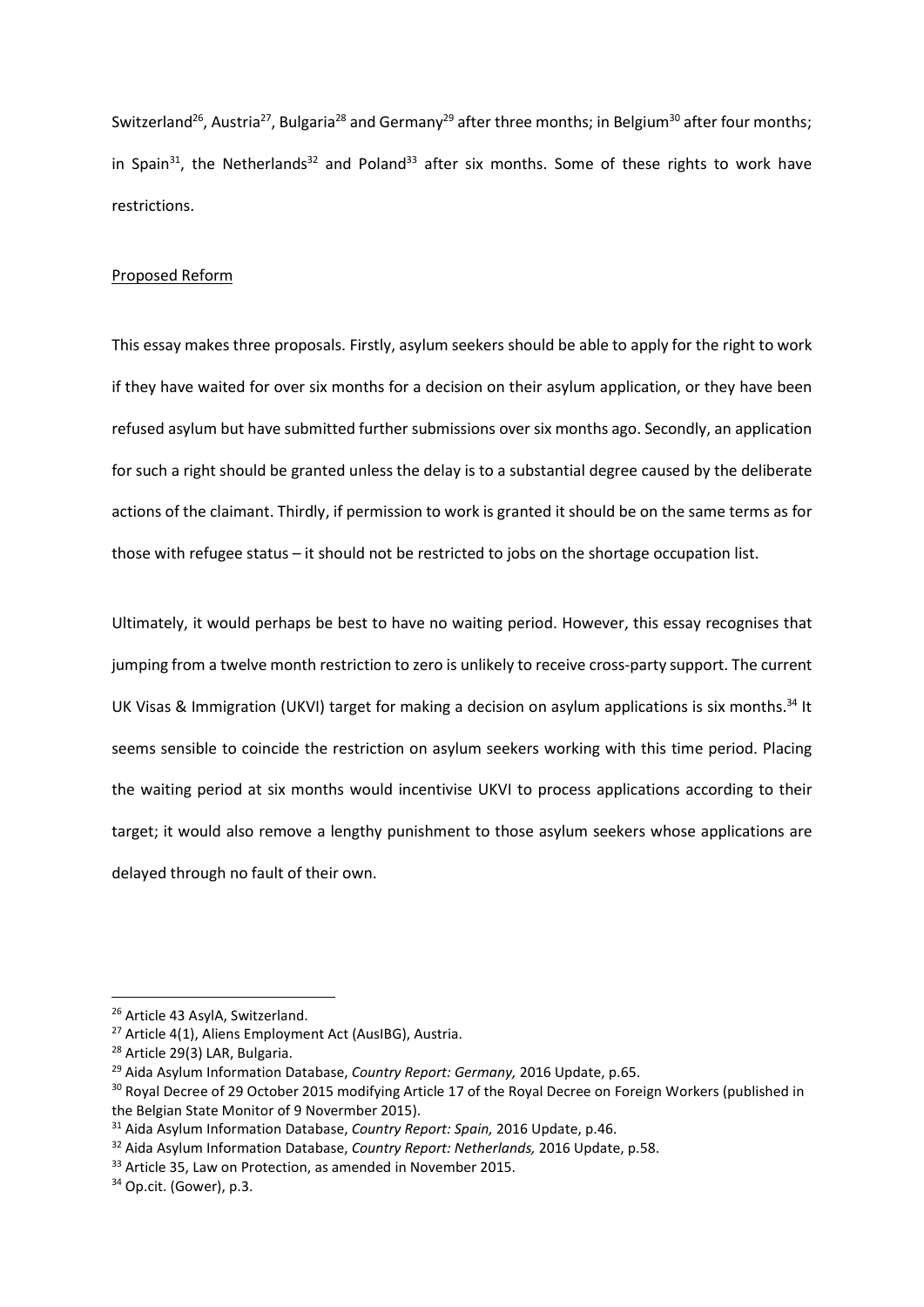As well as free healthcare, asylum seekers receive an HC2 certificate which entitles them to free prescriptions, free dental treatment and free eye tests amongst other essentials.<sup>35</sup> This certificate is valid for six months, after which time they must complete an HC1 form to apply for a new certificate.<sup>36</sup> The HC1 form is sixteen pages long and only available in English<sup>37</sup>, making it difficult for many asylum seekers to complete. Thus, allowing asylum seekers to work after six months would also coincide with this current obstacle to affording essential healthcare provision.

## Desirability

People seeking asylum are excluded from claiming mainstream welfare benefits.<sup>38</sup> If it appears to the Secretary of State that an asylum seeker<sup>39</sup> is destitute or likely to become destitute within fourteen days then that asylum seeker, and their dependents<sup>40</sup>, are eligible for support under Section 95 of the Immigration and Asylum Act 1999.<sup>41</sup> Whilst waiting for a decision on the Section 95 application, asylum seekers might be eligible for temporary support under Section 98 of the 1999 Act.<sup>42</sup>

A person is destitute "if they do not have adequate accommodation or enough money to meet living expenses for themselves and any dependants now or within the next fourteen days."<sup>43</sup> If eligible the asylum seeker can receive subsistence only or subsistence and accommodation.<sup>44</sup> The level of cash support provided is at a fixed rate of £36.95 per week per person.<sup>45</sup> It is not increased each year.<sup>46</sup>

-

 $44$  Ibid.

<sup>&</sup>lt;sup>35</sup> UK Visas & Immigration (UKVI), Asylum Support: Policy Bulletins Instructions, ch.4, q.13.  $36$  Ibid.

<sup>&</sup>lt;sup>37</sup> Refugee Council Briefing, Health services for asylum seekers and refugees, Aug 2003, p.3.

<sup>&</sup>lt;sup>38</sup> Asylum Support Appeals Project (ASAP), Section 95 Support, April 2016 Factsheet, p.1.

<sup>&</sup>lt;sup>39</sup> Defined as a person over eighteen years old who has made an asylum claim or a claim under Article 3 of the European Convention on Human Rights.

<sup>&</sup>lt;sup>40</sup> Defined as a husband/wife/civil partner, an unmarried couple (if living together for more than two of the last three years), a child under eighteen or a member of the household who is in need of care and attention due to disability.

 $41$  Ibid.

<sup>42</sup> Op.cit. (UKVI), ch.1, q.1.

<sup>43</sup> Op.cit. (ASAP), p.2.

<sup>45</sup> https://www.gov.uk/asylum-support/what-youll-get

<sup>46</sup> Op.cit. (ASAP), p.2.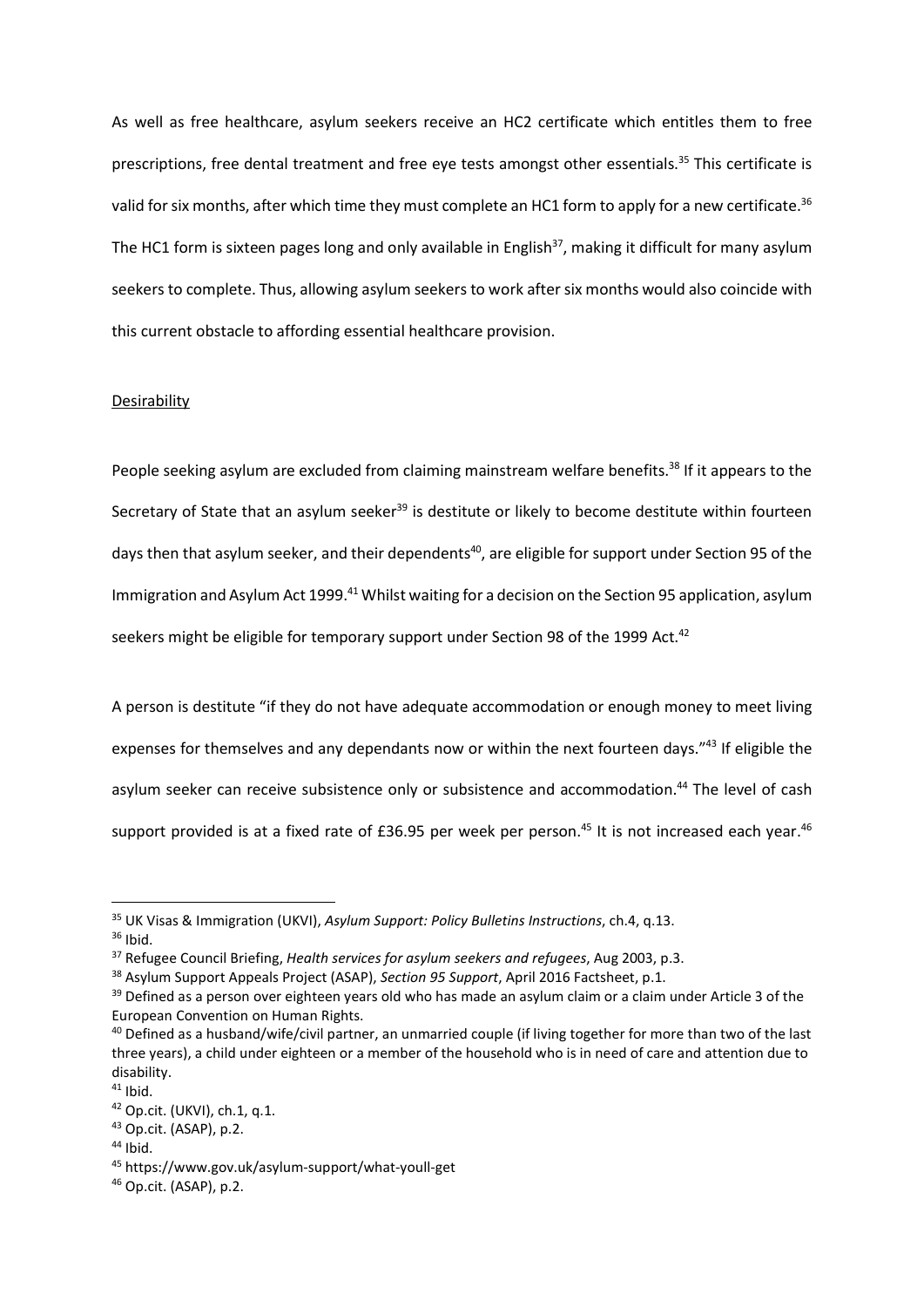Under Section 95, pregnant mothers and those with a child aged one to three receive £3 extra per week and those with a baby under one receive £5 extra per week.<sup>47</sup> Mothers can apply for a one-off £300 maternity payment.<sup>48</sup> Asylum seekers can also be allocated accommodation.<sup>49</sup>

As stated in Bright Blue's manifesto on immigration "being an asylum applicant is strongly associated with impoverishment, partly because they are banned from working."<sup>50</sup> This is hardly surprising given that the level of support provided to asylum seekers is  $51\%^{51}$  of the £73.10 currently given to single people, aged twenty-five or over, on income support.<sup>5253</sup> In addition, the Home Affairs Committee was damning about the state of accommodation available:

It is clear that in too many cases providers are placing people in accommodation that is substandard, poorly maintained and, at times, unsafe. Some of this accommodation is a disgrace and it is shameful that some very vulnerable people have been placed in such conditions.<sup>54</sup>

Not all asylum seekers qualify for Section 95 support. Under Section 57 of the Nationality and Immigration Act 2002, the Home Office can refuse to entertain an application for Section 95 support where the Secretary of State is "not satisfied that the information provided is complete or accurate or that the applicant is co-operating with enquiries."<sup>5556</sup> The Asylum Support Appeals Project (ASAP) provides examples of when this power has been used.<sup>57</sup> In one case the Home Office requested letters

<sup>47</sup> https://www.gov.uk/asylum-support/what-youll-get

<sup>48</sup> https://www.gov.uk/asylum-support/what-youll-get

<sup>49</sup> https://www.gov.uk/asylum-support/what-youll-get

 $50$  Shorthouse and Kirkby, Bright Blue, A balanced centre-right agenda on immigration, p.21.

<sup>51</sup> (36.95/73.10)\*100.

<sup>52</sup> Those under 25 receive £57.90 each week.

<sup>53</sup> https://www.gov.uk/income-support/what-youll-get

<sup>54</sup> House of Commons, Home Affairs Committee, Report on Asylum accommodation 2016-17, HC637, p.49.

 $55$  Section 57 Nationality and Immigration Act 2002, read with Regulation 3(4)(b) of the Asylum Support Regulations 2000.

<sup>&</sup>lt;sup>56</sup> ASAP, Briefing note on when it is possible to appeal a decision under Section 57 of the Nationality and Immigration Act 2002, p.1.

<sup>57</sup> Ibid. p.5.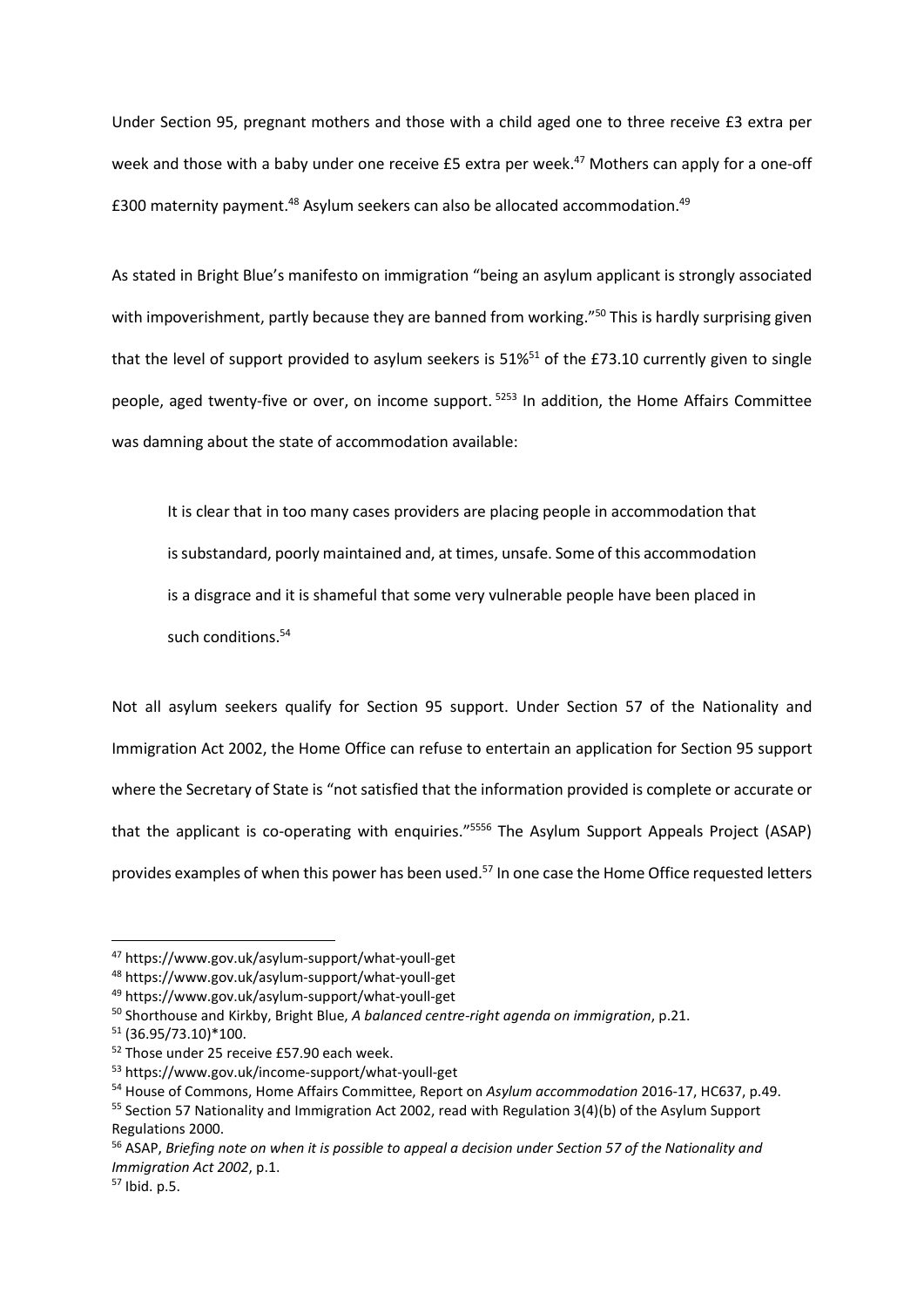from all of the individuals who had supported an applicant since her arrival in the UK; the applicant responded with one letter of support and explained that she had been unable to contact the other individuals. She was issued with a Section 57 decision concluding that "it is not believed that you have complied or been truthful with our information request."<sup>58</sup>

There is no statutory right of appeal against a Section 57 decision.<sup>59</sup> As ASAP outlines, there are circumstances in which a judge can be persuaded that the Section 57 decision actually amounts, in substance, to a decision that the applicant does not qualify for support under Section 95 thus giving rise to a right of appeal<sup>60</sup>; however, this argument is by no means universally applicable, with judges taking divergent approaches.<sup>61</sup>

In addition, there is no guarantee that the decision regarding Section 95 support is correct. ASAP reported that 60% of Home Office decisions on destitution were overturned in 2015.<sup>62</sup> They argue that "the Home Office have persistently failed to properly consider evidence submitted which proves a person is destitute, and do not always understand or apply the correct legal test for determining whether a person is destitute."<sup>63</sup> It is only due to the free legal representation provided by organisations such as ASAP that these decisions are appealed. It seems likely that there are cases where the person whose application for support has been declined simply leaves the matter, not realising the likelihood of success on appeal.

Thus, for those who receive Section 95 support, the living allowance is a pittance and much of the accommodation a "disgrace"<sup>64</sup>. For those who do not receive such support, whether it be due to their perceived uncooperative behaviour or poor Home Office decision making, there is neither

<sup>58</sup> Ibid. p.5.

<sup>59</sup> Ibid. p.2.

<sup>&</sup>lt;sup>60</sup> Under Section 103(1) of the Immigration and Asylum Act 1999.

 $61$  Ibid. p. 2-3.

<sup>62</sup> ASAP, A decade of disbelieving destitution, Oct 2015, p.1.

 $63$  Ibid.

<sup>64</sup> Op.cit. (HC637).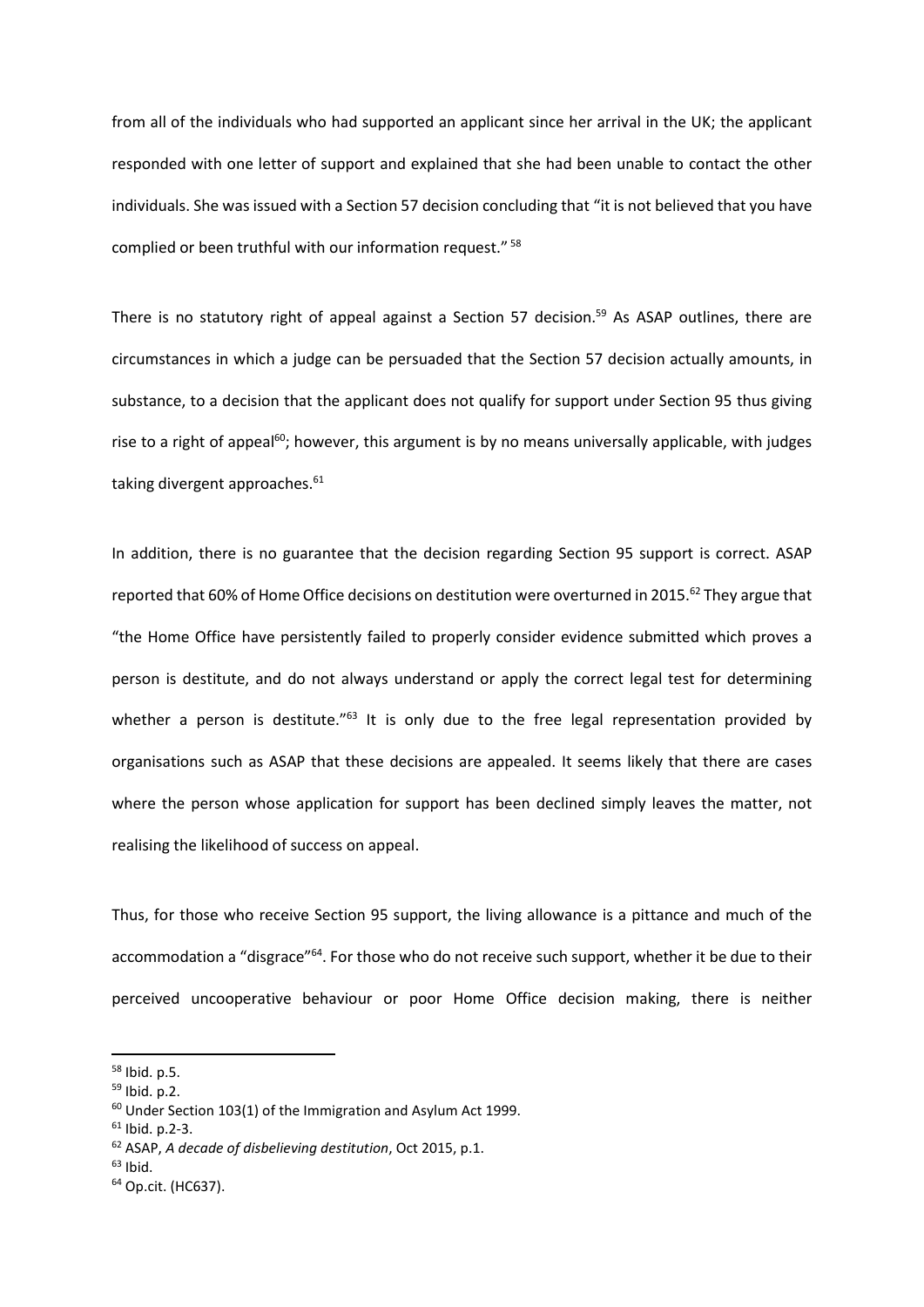Government support available nor the right to work. An alternative to the status quo would be to allow asylum seekers to work after a six month waiting period. After this initial period asylum seekers could then work for a higher standard of living than Section 95 provides. This would also protect those who are deemed ineligible for Section 95 support. The assumption behind the status quo is that a proportion of asylum seekers are not in need of asylum and so do not deserve the right to work. Instead the assumption should be that asylum seekers are in need of asylum unless proven otherwise. If the UKVI cannot keep to their decision-making target then asylum seekers should not be punished for that delay; they should receive the same working rights as if they had received a successful decision.

#### Practicality

The Home Office states that one of the policy objectives of restricting permission to work for asylum seekers is to "ensure a clear distinction between economic migration and asylum that discourages those who do not need protection from claiming asylum to benefit from economic opportunities they would not otherwise be eligible for."<sup>65</sup> This is the key argument for the status quo: that the twelve month wait acts as a deterrent to economic migrants from making bogus applications for asylum. Baroness Lister of Butersett, in a House of Lords debate, challenges this argument:

The [Minister's] response reflected an obsessive fear that providing this basic right [to work] could lead to a flood of economic migrants posing as asylum seekers. Why would anyone want to do that? If you want to come into this country illegally, it is not the best idea to go and make yourself known to the authorities.<sup>66</sup>

<sup>65</sup> Op.cit. (Home Office), p.4.

<sup>66</sup> Baroness Lister of Burtersett, HL Deb 3 April 2014 c1111.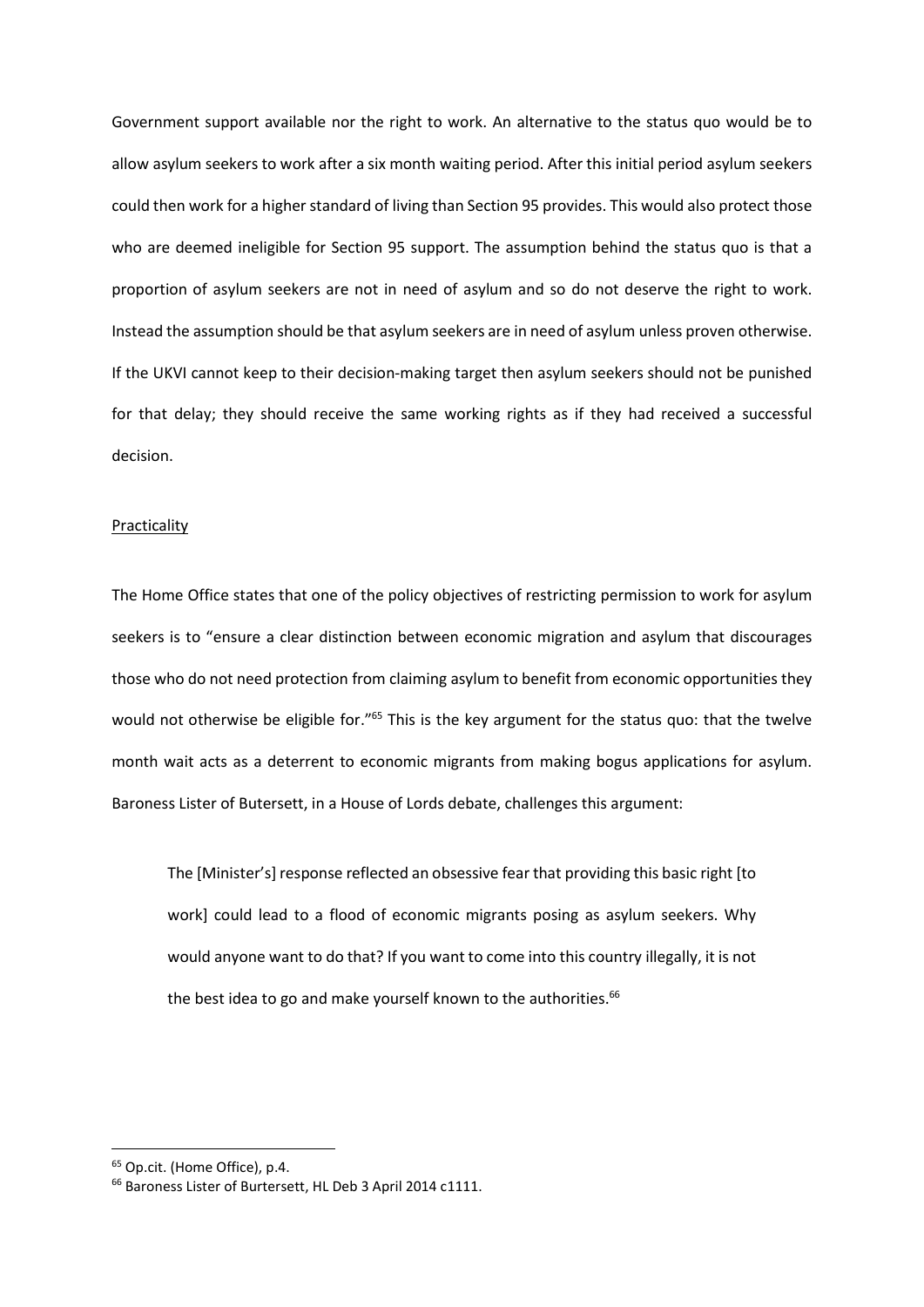In any case, if an application for asylum does not have merit it seems likely that it will be rejected well before the six month proposed restriction. It seems highly unlikely that an economic migrant will apply for asylum – and so make themselves known to the authorities – in the hope that their application is delayed beyond six months, thereby allowing them to work for the limited period of time until their application is inevitably refused.

Baroness Lister continues:

What evidence is ... [the Minister's response] based on? There is none – as, in fact, the Minister conceded in his letter to the noble Lord, Lord Roberts. The evidence we have points in the opposite direction when one considers that there is no relationship between other European countries allowing the right to work – admittedly often with conditions around it – and that right acting as a pull factor for asylum seekers. Indeed, I went to the Home Office's own study, which could find no evidence from which to reach the conclusion upon which current policy is based that providing the right to work after six months would act as an invitation to economic migrants to come here as asylum seekers.<sup>67</sup>

Indeed studies have concluded that the generosity of a country's asylum system has little impact on which country they apply to for asylum. A Home Office Research Study published in 2002 concluded that:

There was very little evidence that the sample respondents had a detailed knowledge of: UK immigration or asylum procedures; entitlements to benefits in the UK; or the availability of work in the UK. There was even less evidence that the respondents had

 $67$  Ibid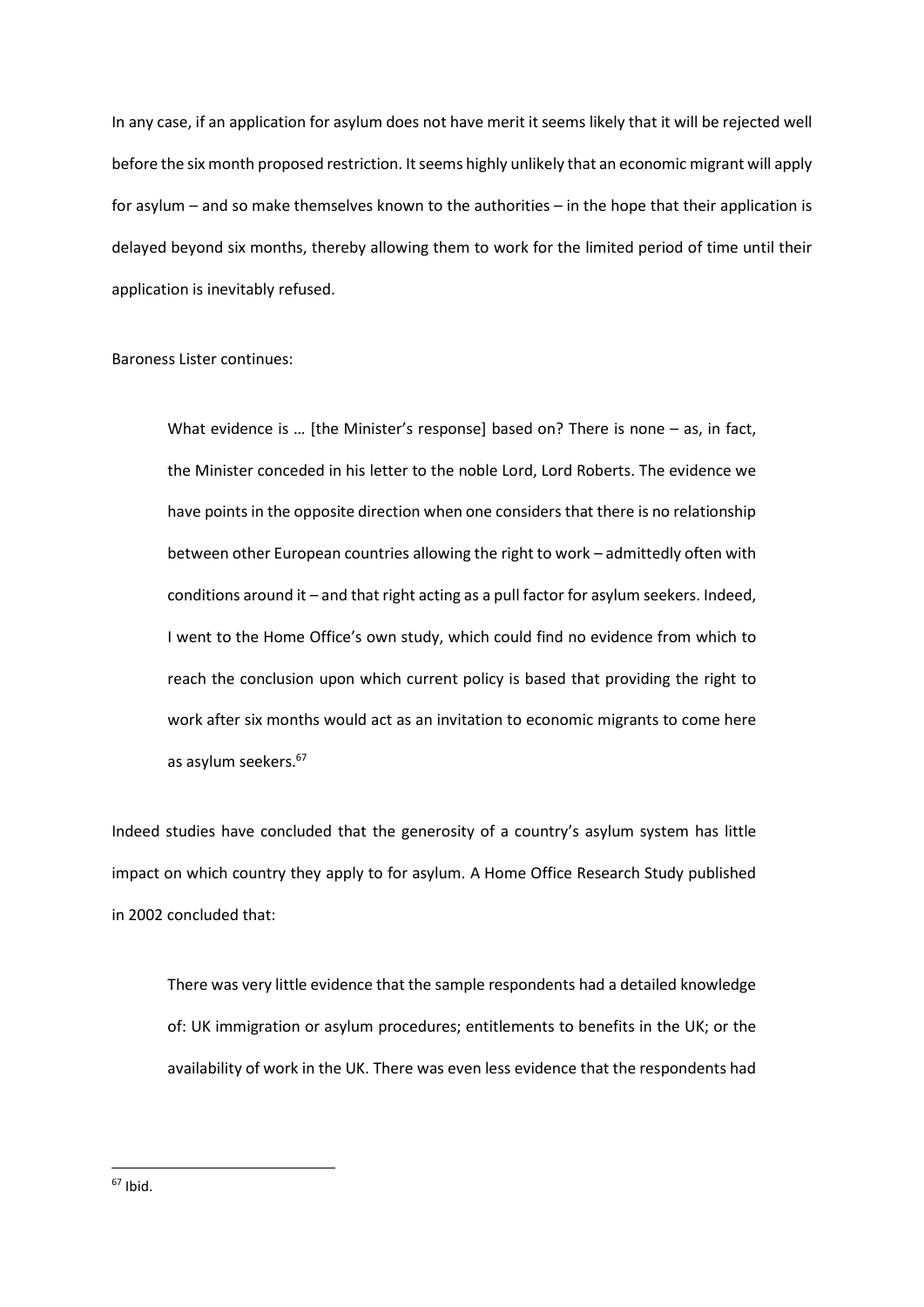a comparative knowledge of how these phenomena varied between different European countries.<sup>68</sup>

The study also found that asylum seekers have little control over where they apply to for asylum $^{69}$ :

It is important to note that agents were critical determinants of the destination eventually reached by asylum seekers…if individual asylum seekers wanted to leave their home country they had to give over control of migration decision-making to these paid facilitators.<sup>70</sup>

This was confirmed by a 2011 review of the nineteen main OECD recipient countries for asylum applications carried out by the Centre for Economic Policy Research which concluded that the tightening of welfare provision did not have any deterrent effect.<sup>7172</sup>

In 2015, the Immigration Minister, James Brokenshire argued that reducing the waiting period to 6 months would encourage individuals to apply for asylum and then delay the process so that they were able to work after six months.<sup>7374</sup> However, the possibility does not apply to this essay's proposal since permission to work is not proposed to be given to those who deliberately delay the process.

It can be concluded that the key harm of reducing the waiting period to six months – its 'pull-effect' to false asylum applicants – is minimal. Instead, such a reduction would have practical benefits. A

<sup>&</sup>lt;sup>68</sup> Robinson, Understanding the decision-making of asylum seekers, University of Wales, July 2002, p.viiii.  $69$  Liberty, Liberty's response to the Home Office consultation 'Reforming support for failed asylum seekers and other illegal migrants', September 2015, p.12.

<sup>70</sup> Op.cit. (Robinson), p.19.

 $71$  Op.cit. (Liberty), p.13.

<sup>&</sup>lt;sup>72</sup> Hatton (University of Essex, Australian National University and CEPR), Seeking Asylum Trends and Policies in the OECD, July 2011, sections 8.2 and 9.3.

<sup>&</sup>lt;sup>73</sup> Refugee Council, Refugee Council briefing on Right to Work for Asylum Seekers – Consideration of Lords Amendments, Immigration Bill, House of Commons, April 2015, p.2.

<sup>74</sup> Immigration Bill, 10 November, c460-463.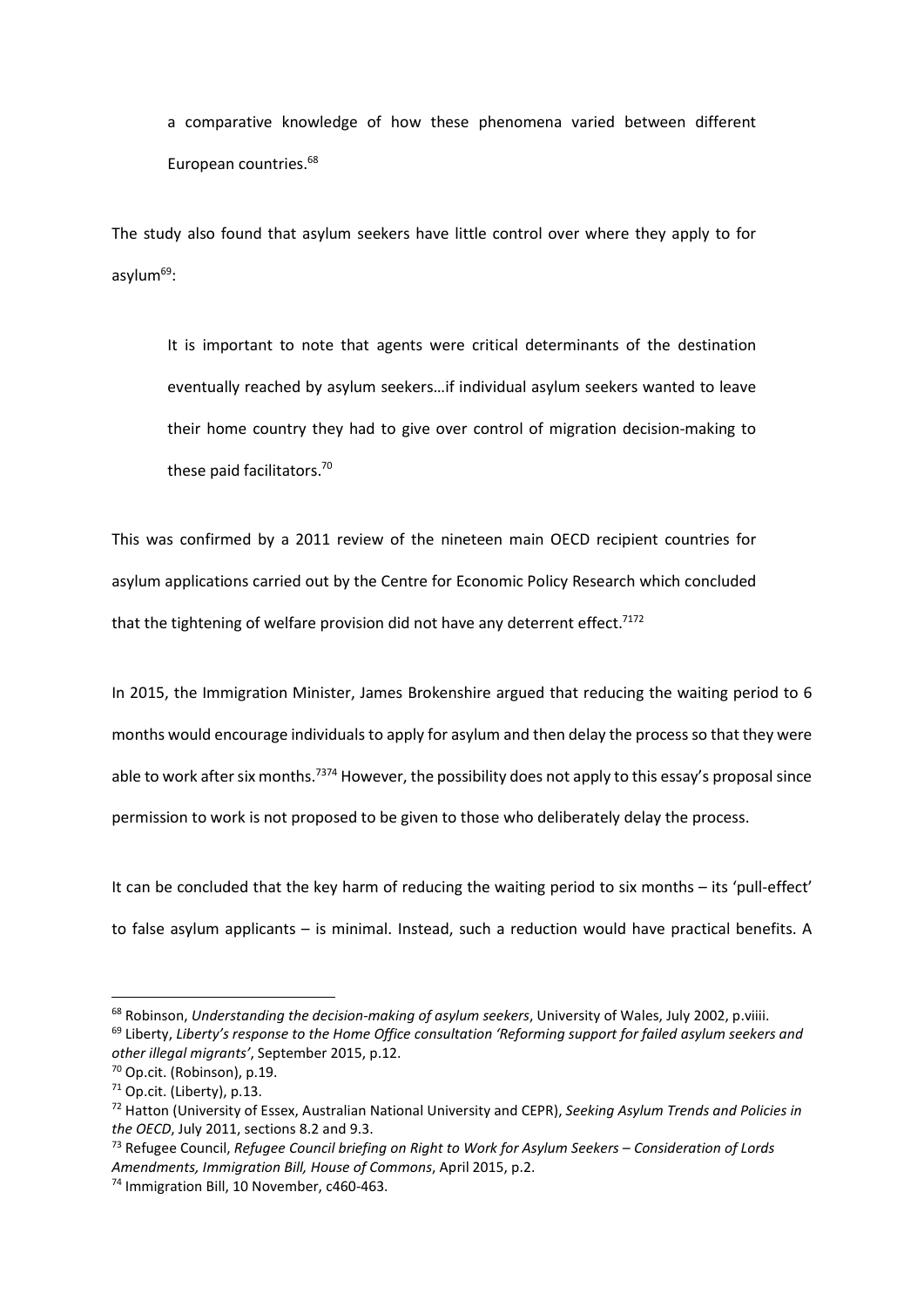higher proportion of asylum seekers would be working, thus reducing the amount spent on Section 95 support and increasing the amount received through taxes.

## Usefulness

Another stated intention of the status quo is to "protect the resident labour market for British citizens and those lawfully resident here..."<sup>75</sup> Clearly, reducing the waiting period would introduce more people into the British labour market; that is the aim of the policy. However, the numbers involved are small. In the year ending December 2016 net migration to the UK was 248,000.<sup>76</sup> During the same period there were 30,603 applications made for asylum<sup>77</sup> – 12%<sup>78</sup> of total net migration. Compared to a UK population of 65.6 million<sup>79</sup>, the percentage of people making an application for asylum in 2016 was 0.05%<sup>80</sup>. The number of people who wait for over six months for a decision on their asylum application is even smaller. In the first quarter of 2015, 84.6% of claims submitted then received a decision within six months<sup>81</sup>; given the stated target of six months, it seems likely that this percentage is similar now. The number of people who would be introduced into the labour market under this proposal is small then. In any case, the policy would only affect asylum seekers for the period of time between six months of waiting and a final decision. After a final decision has been reached they would either become a refugee and have full working rights or be required to leave the country.

The reason why asylum seekers who have waited for longer than six months should be treated as if they were refugees and given full working rights – rather than being restricted to jobs on the shortage occupation list – is because a large proportion of them will eventually be so. In 2016, 34% of applicants

-

<sup>77</sup> Home Office, Immigration Statistics, October to December 2016, Section 2.

<sup>75</sup> Op.cit. (Home Office), p.4.

<sup>76</sup> House of Commons Library, Briefing Paper no.SN06077, Migration Statistics, p.10.

https://www.gov.uk/government/publications/immigration-statistics-october-to-december-2016/asylum#keyfacts

<sup>78</sup> (30,603/248,000)\*100.

 $^{79}$  Office for National Statistics, Overview of the UK population: July 2017, p.2.

<sup>80</sup> (30,603/65,600,000)\*100.

<sup>81</sup> Op.cit. (Gower). p.4.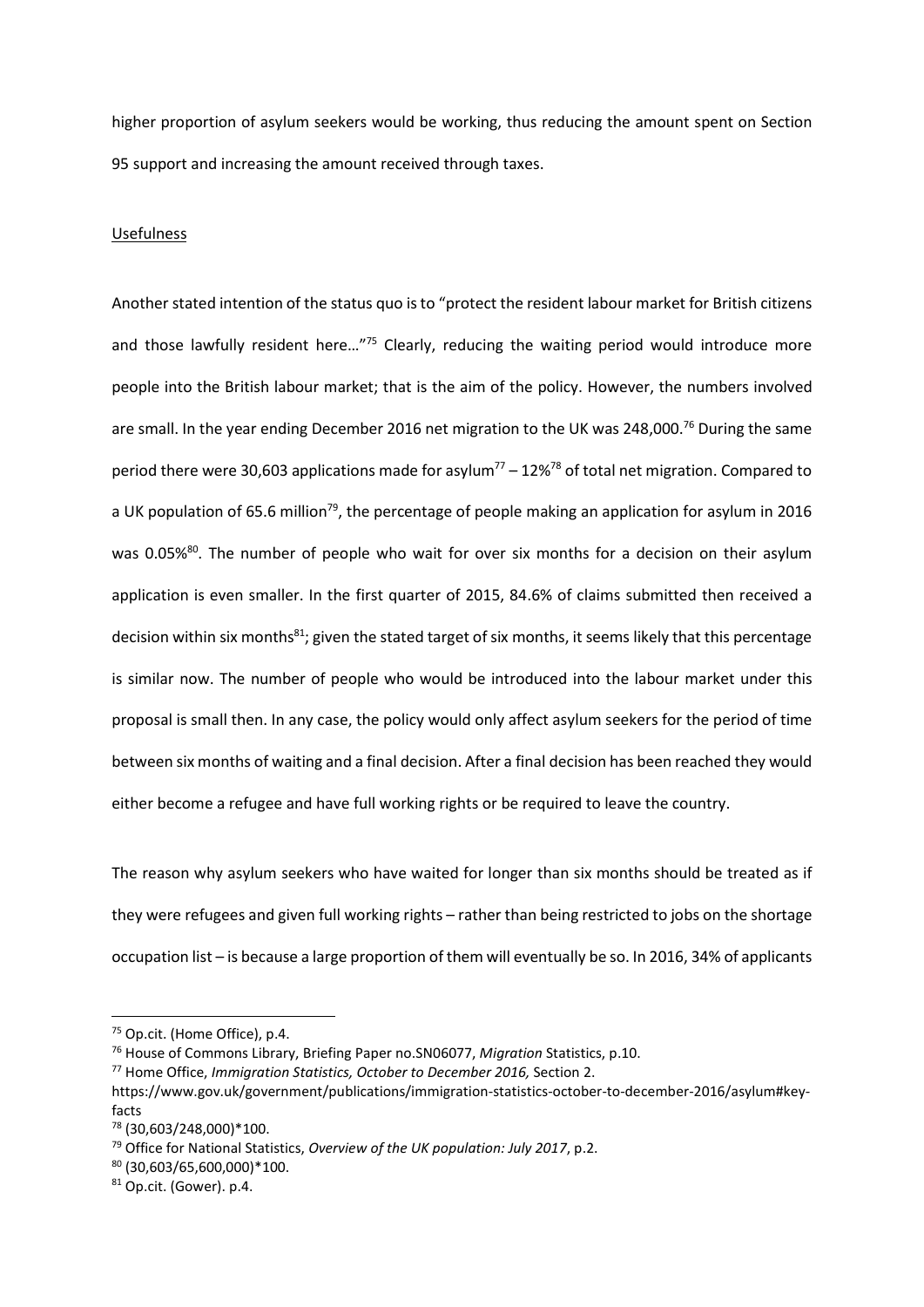were granted asylum, or another protected status, as an initial decision.<sup>82</sup> 41% of appeals against initial rejections were successful.<sup>83</sup> For these people who will eventually be granted asylum it is important that they are given every opportunity to integrate, as Baroness Lister outlines:

I have not yet heard a convincing response to the argument that, far from protecting British workers, the policy pushes asylum seekers into the shadow economy, where they will be at the mercy of exploitative employers…Nor have I had any real response to the argument that the policy seriously disadvantages those who go on to be granted refugee status, because employers do not want to employ people who have no work experience in this country and no references from employers in this country. That was cited as one of the barriers by respondents in the Freedom from Torture study, who said that some of their problems began when they gained refugee status because they had not been adequately prepared, they did not have experience of employment in this country, and they had enormous difficulties making the transition from asylum seeking to full refugee status. We are making it harder for them. The Home Office's own research has shown how the loss of skills and confidence, and difficulties getting qualifications, can mean unemployment or underemployment when refugee status is final granted.<sup>84</sup>

The inadequacy of the status quo pushes asylum seekers into the shadow economy; when asylum seekers are then caught working, Section 95 support can be removed and they are pushed even further into the shadow economy. This country wants people granted asylum to

<sup>82</sup> Home Office, Immigration Statistics, October to December 2016, Section 2.

https://www.gov.uk/government/publications/immigration-statistics-october-to-december-2016/asylum#keyfacts

<sup>83</sup> Home Office, Immigration Statistics, October to December 2016, Section 12.

https://www.gov.uk/government/publications/immigration-statistics-october-to-december-2016/asylum#keyfacts

<sup>84</sup> Baroness Lister of Burtersett. HL Deb 3 April 2014 c1111-2.